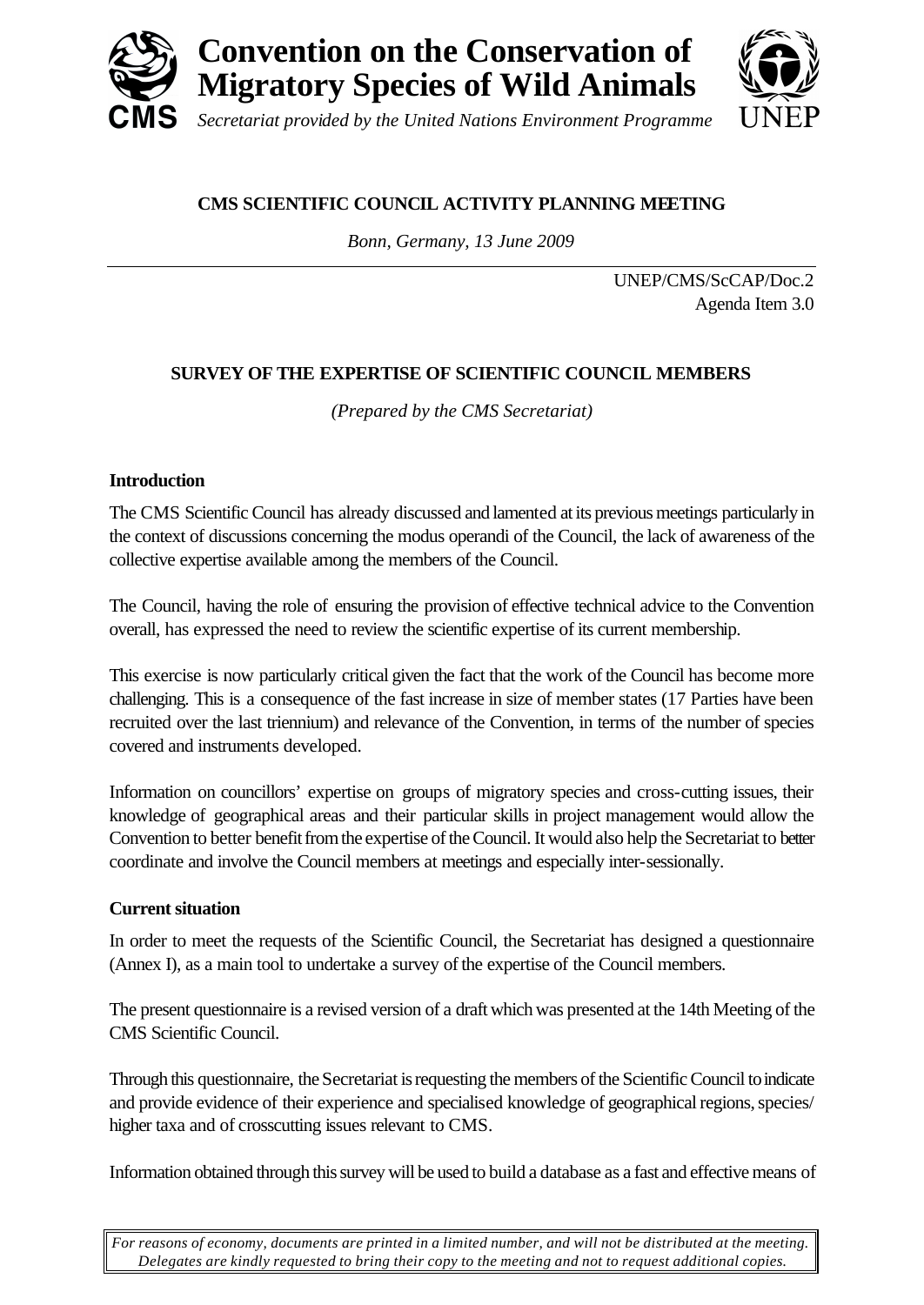selecting suitable specialists for future projects and agreements.

The information gathered will also enable the CMS Secretariat, its Parties and Agreements to react and intervene to coming issues, especially in response to disasters or crises.

By having a comprehensive picture of the capacity and composition of the Council as well as of the possible gaps existing in relation to the above-mentioned areas, it should also be possible to better target future recruitment of members and experts of the Scientific Council.

# *Action requested:*

Participants are invited to:

a. Consider the questionnaire in Annex I as a basis for a survey to determine expertise currently available within the Scientific Council and if necessary provide suggestions to improve both its format and content.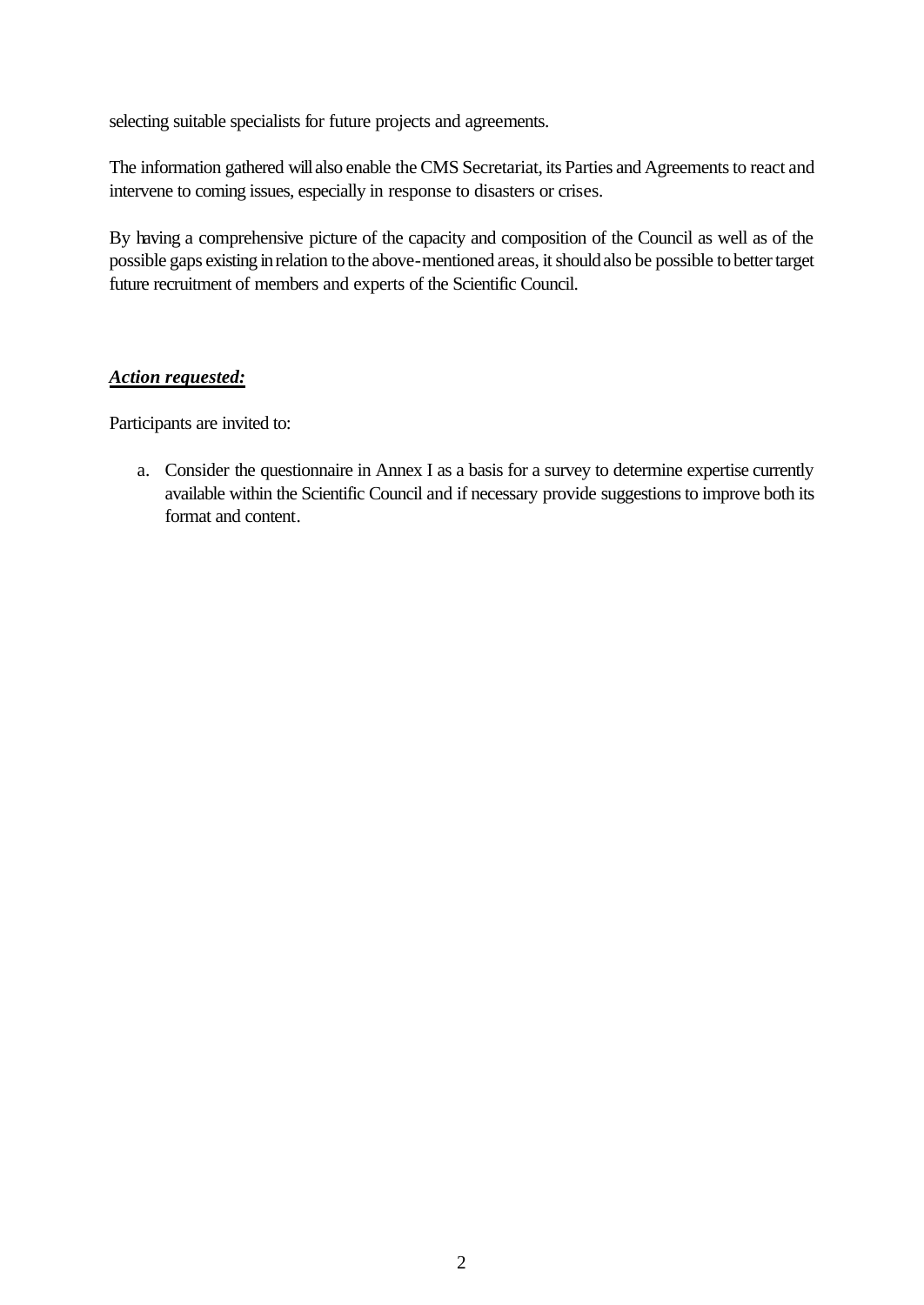# **Questionnaire on expertise of the members of the CMS Scientific Council**

**Please provide your curriculum vitae together with the completed questionnaire** 

# **1 Personal Information**

| <b>Name</b>         |             | <b>First name</b> |         | <b>Title</b> |
|---------------------|-------------|-------------------|---------|--------------|
| <b>Position</b>     |             |                   |         |              |
| <b>Organisation</b> |             |                   |         |              |
| <b>Address</b>      |             |                   |         |              |
|                     |             |                   |         |              |
| <b>Post Code</b>    | <b>City</b> |                   | Country |              |
| <b>Telephone</b>    |             | Fax               |         |              |
| E-Mail              |             |                   |         |              |

# **2 Knowledge of languages**

- *2.1 Please indicate your mother tongue \_\_\_\_\_\_\_\_\_\_\_\_\_\_\_\_\_\_\_\_\_\_\_\_\_\_\_\_\_\_\_\_\_\_\_\_\_\_\_\_\_\_\_\_\_\_*
- *2.2 Please tick the following languages you know indicate level: fluent/read/basic*

| $Chinese: \_\_$                                                                                                              |                                              |  |  |  |  |  |
|------------------------------------------------------------------------------------------------------------------------------|----------------------------------------------|--|--|--|--|--|
|                                                                                                                              |                                              |  |  |  |  |  |
|                                                                                                                              |                                              |  |  |  |  |  |
| <b>Profession / Institution</b><br>3                                                                                         |                                              |  |  |  |  |  |
| Please mark the type of institution you are working for                                                                      |                                              |  |  |  |  |  |
| <b>Academic / Research</b>                                                                                                   | <b>Non Governmental</b>                      |  |  |  |  |  |
| <b>Governmental</b>                                                                                                          | <b>Private Sector</b>                        |  |  |  |  |  |
| <b>Independent</b>                                                                                                           |                                              |  |  |  |  |  |
| Specialisation in CMS relevant geographic and taxonomic fields<br>4                                                          |                                              |  |  |  |  |  |
| 4.1<br>Please indicate in which taxonomic group/s covered by Appendix I and II of the Convention you<br>are most experienced |                                              |  |  |  |  |  |
| <b>Bats</b>                                                                                                                  | <b>Terrestrial Mammals (other than bats)</b> |  |  |  |  |  |
| <b>Birds</b>                                                                                                                 | <b>Fish</b>                                  |  |  |  |  |  |
| <b>Marine Mammals</b>                                                                                                        | <b>Reptiles</b>                              |  |  |  |  |  |

Data will only be used within the CMS family and will not be given to third parties without prior permission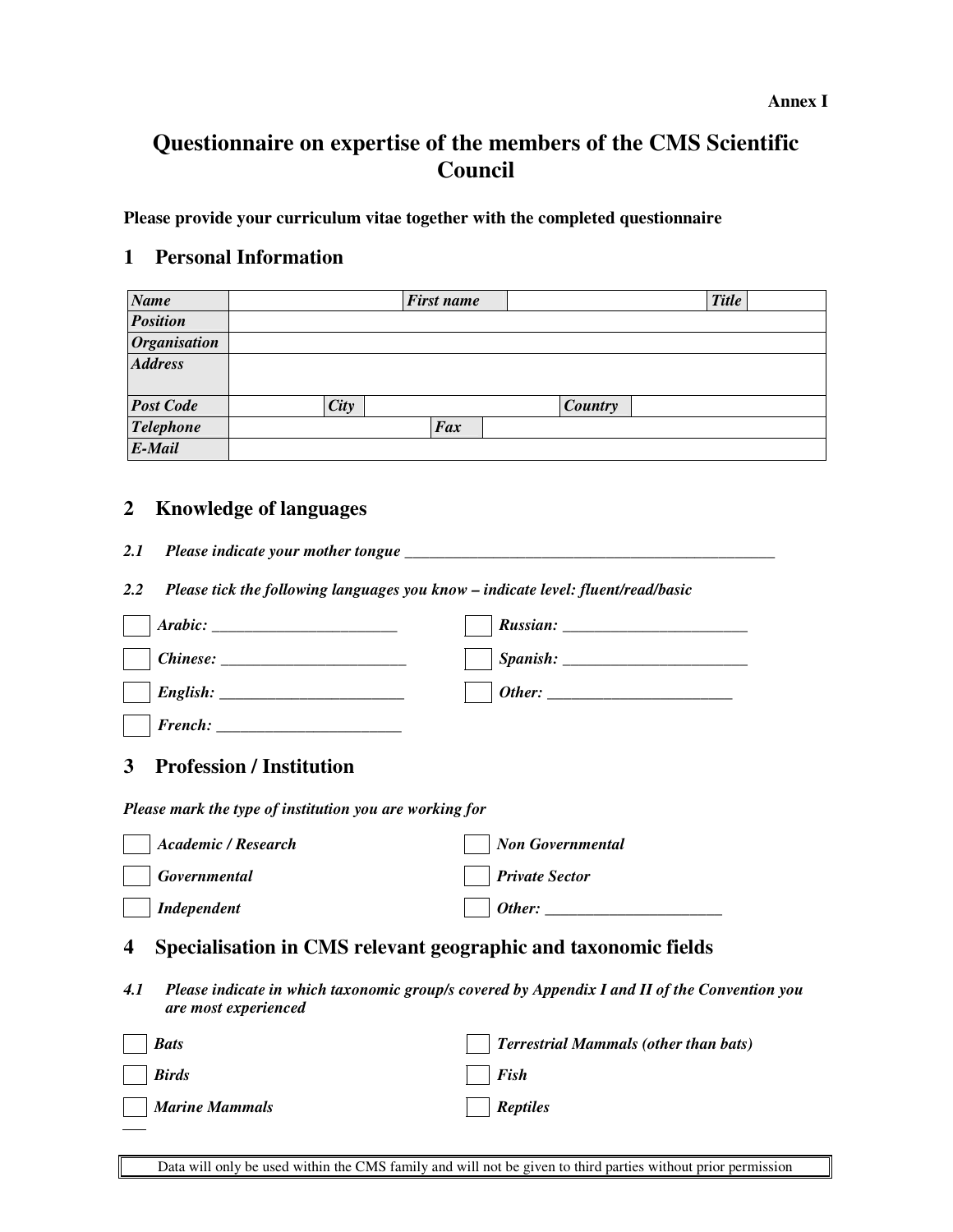### *Insects*

*4.2 Please provide more information regarding your experience of the taxonomic groups identified by you in 4.1 \_\_\_\_\_\_\_\_\_\_\_\_\_\_\_\_\_\_\_\_\_\_\_\_\_\_\_\_\_\_\_\_\_\_\_\_\_\_\_\_\_\_\_\_\_\_\_\_\_\_\_\_\_\_\_\_\_\_\_\_\_\_\_\_\_\_\_\_\_\_\_\_\_\_\_\_\_\_\_\_\_\_\_\_ \_\_\_\_\_\_\_\_\_\_\_\_\_\_\_\_\_\_\_\_\_\_\_\_\_\_\_\_\_\_\_\_\_\_\_\_\_\_\_\_\_\_\_\_\_\_\_\_\_\_\_\_\_\_\_\_\_\_\_\_\_\_\_\_\_\_\_\_\_\_\_\_\_\_\_\_\_\_\_\_\_\_\_\_ \_\_\_\_\_\_\_\_\_\_\_\_\_\_\_\_\_\_\_\_\_\_\_\_\_\_\_\_\_\_\_\_\_\_\_\_\_\_\_\_\_\_\_\_\_\_\_\_\_\_\_\_\_\_\_\_\_\_\_\_\_\_\_\_\_\_\_\_\_\_\_\_\_\_\_\_\_\_\_\_\_\_\_\_ \_\_\_\_\_\_\_\_\_\_\_\_\_\_\_\_\_\_\_\_\_\_\_\_\_\_\_\_\_\_\_\_\_\_\_\_\_\_\_\_\_\_\_\_\_\_\_\_\_\_\_\_\_\_\_\_\_\_\_\_\_\_\_\_\_\_\_\_\_\_\_\_\_\_\_\_\_\_\_\_\_\_\_\_ \_\_\_\_\_\_\_\_\_\_\_\_\_\_\_\_\_\_\_\_\_\_\_\_\_\_\_\_\_\_\_\_\_\_\_\_\_\_\_\_\_\_\_\_\_\_\_\_\_\_\_\_\_\_\_\_\_\_\_\_\_\_\_\_\_\_\_\_\_\_\_\_\_\_\_\_\_\_\_\_\_\_\_\_ \_\_\_\_\_\_\_\_\_\_\_\_\_\_\_\_\_\_\_\_\_\_\_\_\_\_\_\_\_\_\_\_\_\_\_\_\_\_\_\_\_\_\_\_\_\_\_\_\_\_\_\_\_\_\_\_\_\_\_\_\_\_\_\_\_\_\_\_\_\_\_\_\_\_\_\_\_\_\_\_\_\_\_\_ \_\_\_\_\_\_\_\_\_\_\_\_\_\_\_\_\_\_\_\_\_\_\_\_\_\_\_\_\_\_\_\_\_\_\_\_\_\_\_\_\_\_\_\_\_\_\_\_\_\_\_\_\_\_\_\_\_\_\_\_\_\_\_\_\_\_\_\_\_\_\_\_\_\_\_\_\_\_\_\_\_\_\_\_ \_\_\_\_\_\_\_\_\_\_\_\_\_\_\_\_\_\_\_\_\_\_\_\_\_\_\_\_\_\_\_\_\_\_\_\_\_\_\_\_\_\_\_\_\_\_\_\_\_\_\_\_\_\_\_\_\_\_\_\_\_\_\_\_\_\_\_\_\_\_\_\_\_\_\_\_\_\_\_\_\_\_\_\_ \_\_\_\_\_\_\_\_\_\_\_\_\_\_\_\_\_\_\_\_\_\_\_\_\_\_\_\_\_\_\_\_\_\_\_\_\_\_\_\_\_\_\_\_\_\_\_\_\_\_\_\_\_\_\_\_\_\_\_\_\_\_\_\_\_\_\_\_\_\_\_\_\_\_\_\_\_\_\_\_\_\_\_\_ \_\_\_\_\_\_\_\_\_\_\_\_\_\_\_\_\_\_\_\_\_\_\_\_\_\_\_\_\_\_\_\_\_\_\_\_\_\_\_\_\_\_\_\_\_\_\_\_\_\_\_\_\_\_\_\_\_\_\_\_\_\_\_\_\_\_\_\_\_\_\_\_\_\_\_\_\_\_\_\_\_\_\_\_ 4.3 Please indicate in a ranking order from 5 (best) to 1 (moderate) your expertise in not more than 5 of the following geographical regions (Definition and details of the country range within the regions according to UN Statistics Division***<sup>1</sup>** *can be found in Annex I) Eastern Africa Central America Western Asia Melanesia Middle Africa* | | *South America* | | *Eastern Europe* | | *Micronesia Northern Africa* | *Northern America* | *Northern Europe* | *Polynesia Southern Africa* | | *Eastern Asia* | | *Southern Europe* | | *Other Areas<sup>2</sup> Western Africa* | Southern Asia | Western Europe  *Caribbean South-Eastern Asia Australia and New Zealand 4.4 Please indicate 5 particular types of habitat you are skilled in (Definition and details of habitats classification according to IUCN<sup>3</sup> can be found in Annex II) 1. Forest 6. Rocky Areas, e.g. inland cliffs, mountain peaks 14. Artificial - Terrestrial*  2. Savanna **15.** *Artificial – Aquatic* **15. Artificial – Aquatic**  15. Artificial – Aquatic

*Habitats (non- aquatic)*  **3. Shrubland 16. Introduced Vegetation 18. Desert 16. Introduced Vegetation 16. Introduced Vegetation**  *4. Grassland 17. Other 9 - 13. Sea (see Annex II for 5. Wetlands (inland) categories)* 

 1 United Nations Statistics Division: Composition of macro geographical (continental) regions, geographical sub-regions, and selected economic and other groupings. Available from: http://unstats.un.org/unsd/methods/m49/m49regin.htm

 $^2$  These countries and territories are not classified by region by the UN Statistics Division but are coded according to ISO 3166 "International Standard for country codes".

 $3$  The IUCN Red List of Threatened Species: Habitats Classification Scheme (Version 3.0). Available from: http://www.iucnredlist.org/static/major\_habitats.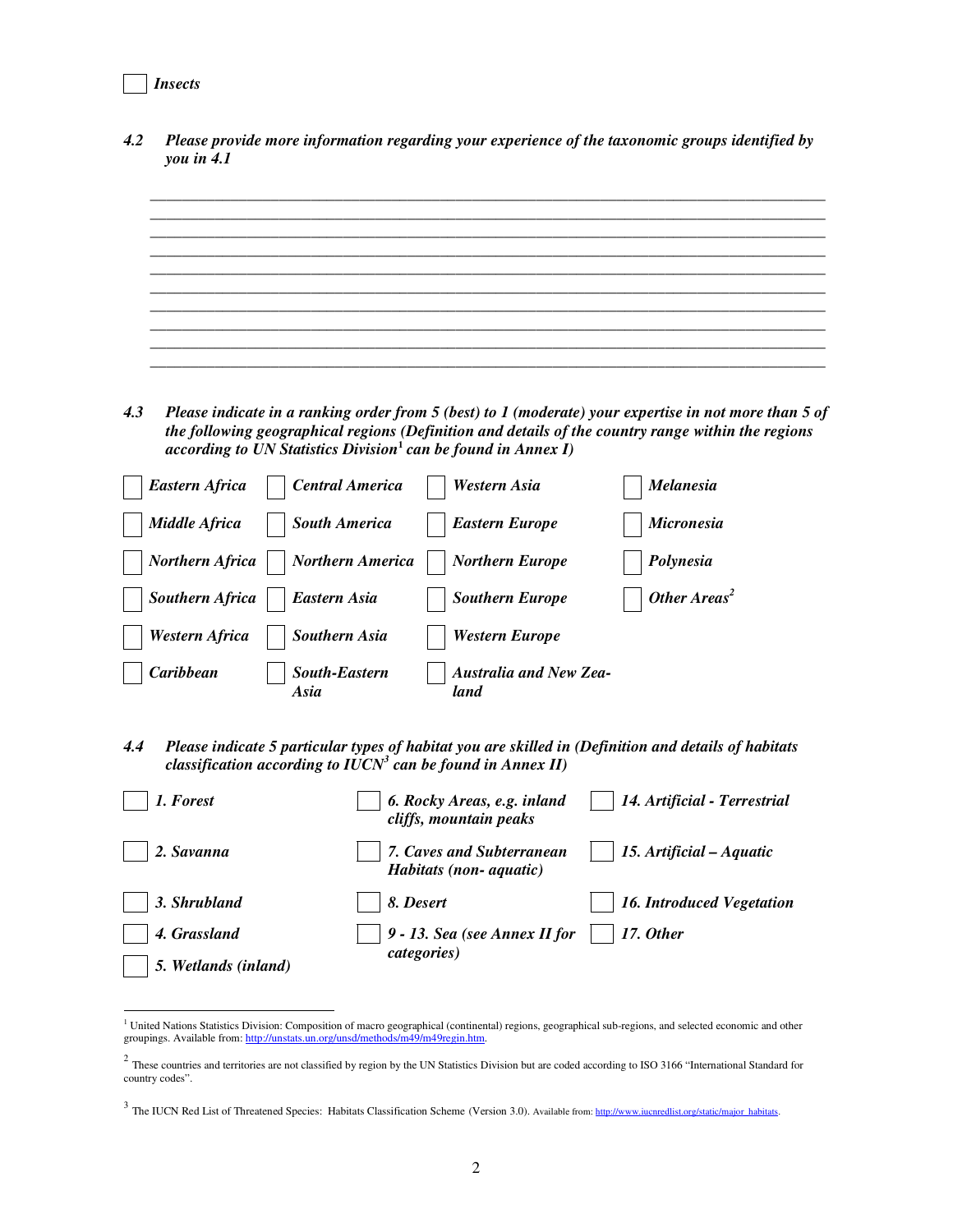**Please provide more details on your choices:**

\_\_\_\_\_\_\_\_\_\_\_\_\_\_\_\_\_\_\_\_\_\_\_\_\_\_\_\_\_\_\_\_\_\_\_\_\_\_\_\_\_\_\_\_\_\_\_\_\_\_\_\_\_\_\_\_\_\_\_\_\_\_\_\_\_\_\_\_\_\_\_\_\_\_\_\_\_\_\_\_ \_\_\_\_\_\_\_\_\_\_\_\_\_\_\_\_\_\_\_\_\_\_\_\_\_\_\_\_\_\_\_\_\_\_\_\_\_\_\_\_\_\_\_\_\_\_\_\_\_\_\_\_\_\_\_\_\_\_\_\_\_\_\_\_\_\_\_\_\_\_\_\_\_\_\_\_\_\_\_\_ \_\_\_\_\_\_\_\_\_\_\_\_\_\_\_\_\_\_\_\_\_\_\_\_\_\_\_\_\_\_\_\_\_\_\_\_\_\_\_\_\_\_\_\_\_\_\_\_\_\_\_\_\_\_\_\_\_\_\_\_\_\_\_\_\_\_\_\_\_\_\_\_\_\_\_\_\_\_\_\_ \_\_\_\_\_\_\_\_\_\_\_\_\_\_\_\_\_\_\_\_\_\_\_\_\_\_\_\_\_\_\_\_\_\_\_\_\_\_\_\_\_\_\_\_\_\_\_\_\_\_\_\_\_\_\_\_\_\_\_\_\_\_\_\_\_\_\_\_\_\_\_\_\_\_\_\_\_\_\_\_ \_\_\_\_\_\_\_\_\_\_\_\_\_\_\_\_\_\_\_\_\_\_\_\_\_\_\_\_\_\_\_\_\_\_\_\_\_\_\_\_\_\_\_\_\_\_\_\_\_\_\_\_\_\_\_\_\_\_\_\_\_\_\_\_\_\_\_\_\_\_\_\_\_\_\_\_\_\_\_\_ \_\_\_\_\_\_\_\_\_\_\_\_\_\_\_\_\_\_\_\_\_\_\_\_\_\_\_\_\_\_\_\_\_\_\_\_\_\_\_\_\_\_\_\_\_\_\_\_\_\_\_\_\_\_\_\_\_\_\_\_\_\_\_\_\_\_\_\_\_\_\_\_\_\_\_\_\_\_\_\_ \_\_\_\_\_\_\_\_\_\_\_\_\_\_\_\_\_\_\_\_\_\_\_\_\_\_\_\_\_\_\_\_\_\_\_\_\_\_\_\_\_\_\_\_\_\_\_\_\_\_\_\_\_\_\_\_\_\_\_\_\_\_\_\_\_\_\_\_\_\_\_\_\_\_\_\_\_\_\_\_ \_\_\_\_\_\_\_\_\_\_\_\_\_\_\_\_\_\_\_\_\_\_\_\_\_\_\_\_\_\_\_\_\_\_\_\_\_\_\_\_\_\_\_\_\_\_\_\_\_\_\_\_\_

*4.5 Please indicate in a ranking order from 5 (best) to 1 (moderate) your expertise in not more than 5 of the following aquatic regions (Definitions and details of the FAO Major Fishery Areas<sup>4</sup> can be found in Annex III)* 

| <b>INLAND WATERS</b>                                     | <b>MARINE AREAS</b>                                          |                                                       |  |
|----------------------------------------------------------|--------------------------------------------------------------|-------------------------------------------------------|--|
| 01. Africa – inland waters<br>02. North America – inland | 18. Arctic Sea<br>21. Northwest Atlantic                     | 51. Western Indian Ocean<br>57. Eastern Indian Ocean  |  |
| waters<br>03. South America – inland<br>waters           | 27. Northeast Atlantic                                       | 58. Indian Ocean (Antarc-<br>tic)                     |  |
| $04. Asia - inland waters$<br>05. Europe – inland waters | 31. Western Central Atlantic<br>34. Eastern Central Atlantic | <b>61. Northwest Pacific</b><br>67. Northeast Pacific |  |
| 06. Oceania – inland waters                              | 37. Mediterranean and<br><b>Black Sea</b>                    | <b>71. Western Central Pacific</b>                    |  |
| 08. Antartica – inland waters                            | 41. Southwest Atlantic<br>47. Southeast Atlantic             | 77. Eastern Central Pacific<br>81. Southwest Pacific  |  |
|                                                          | 48. Atlantic (Antarctic)                                     | 87. Southeast Pacific<br>88. Pacific (Antarctic)      |  |

-

<sup>&</sup>lt;sup>4</sup> FAO Fisheries and Aquaculture Department: CWP Handbook of Fishery Statistical Standards - Section H: FISHING AREAS FOR STATISTICAL PUR-POSES. FIGIS Ontology Sheets. FAO - Rome. Updated Wed Jun 28 16:26:06 CEST 2006. Available via FIGIS from:<br>http://www.fao.org/figis/servlet/static?dom=ontology&xml=sectionH.xml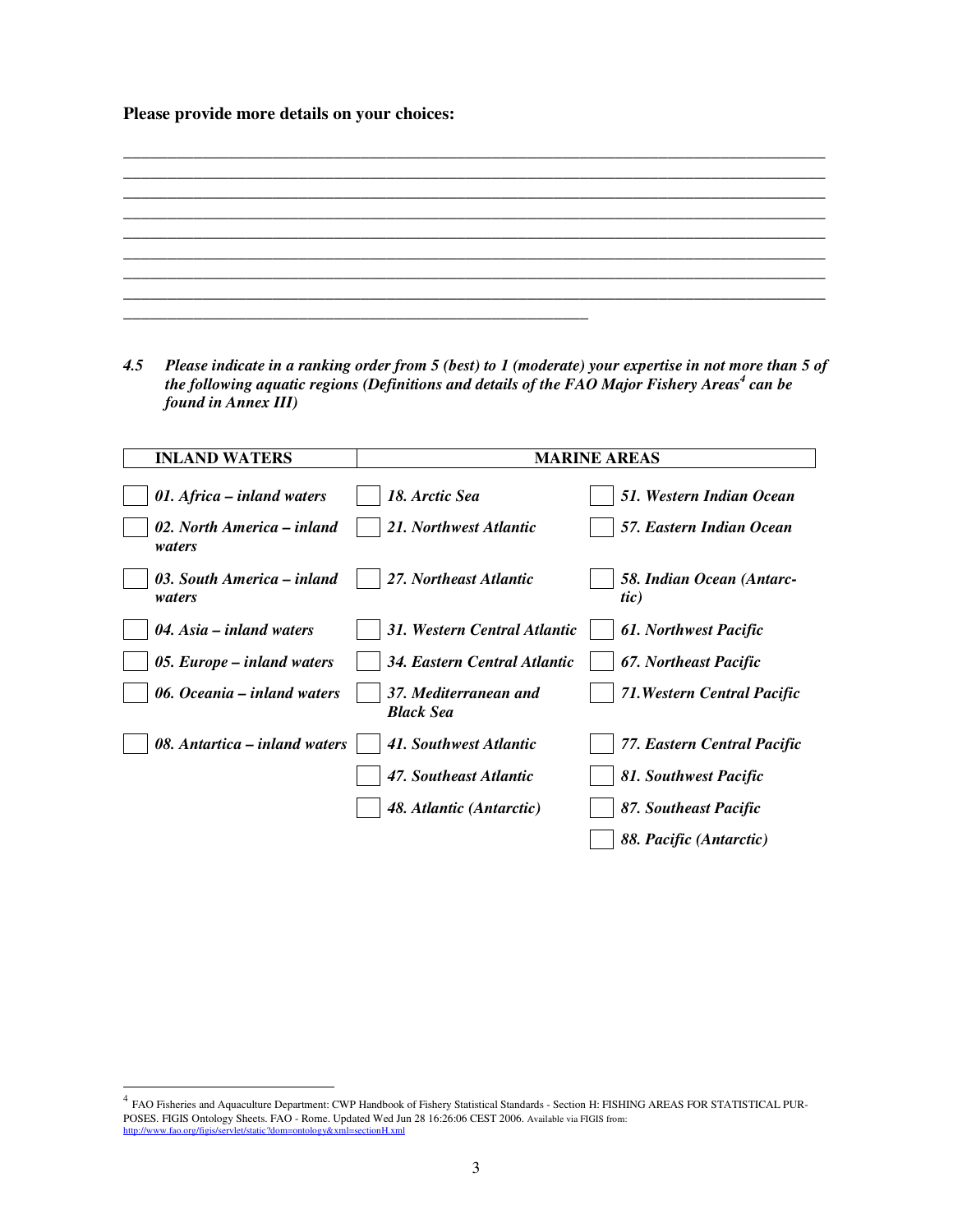*4.6 Please define your areas of expertise in recent science, conservation and specific cross cutting issues that are relevant to CMS (Please select maximum of five issues you are most experienced in)* 

| Unsustainable use e.g. Over-Fishing<br><b>Taxonomy</b><br><b>Ship collisions</b><br><b>Animal migration</b><br>Oil pollution<br><b>Monitoring of migratory species</b><br>$By-catch$<br><b>Ecology and population dynamics of migratory</b><br>species<br><b>Electrocution</b><br>Protected areas and habitat restoration<br><b>Wind turbines</b><br><b>Conservation biology</b><br>Invasive alien species<br>Wildlife trade<br>Acoustic pollution e.g. ocean noise<br>Wildlife watching<br><b>Light pollution</b><br>Wildlife management<br>Habitat destruction (human induced)/ Land use<br>and degradation<br><b>Environmental Impact Assessment (EIA) /</b><br><b>Strategic Environmental Assessment (SEA)</b><br><b>Climate Change</b><br>Sustainable use<br><b>Illegal</b> trade<br>Wildlife diseases<br><b>Hunting</b><br><b>Satellite tracking</b><br>Other (please explain)<br>Other (please explain) | <b>Research / Science</b> | <b>Human introduced impacts</b> |  |
|----------------------------------------------------------------------------------------------------------------------------------------------------------------------------------------------------------------------------------------------------------------------------------------------------------------------------------------------------------------------------------------------------------------------------------------------------------------------------------------------------------------------------------------------------------------------------------------------------------------------------------------------------------------------------------------------------------------------------------------------------------------------------------------------------------------------------------------------------------------------------------------------------------------|---------------------------|---------------------------------|--|
|                                                                                                                                                                                                                                                                                                                                                                                                                                                                                                                                                                                                                                                                                                                                                                                                                                                                                                                |                           |                                 |  |
|                                                                                                                                                                                                                                                                                                                                                                                                                                                                                                                                                                                                                                                                                                                                                                                                                                                                                                                |                           |                                 |  |
|                                                                                                                                                                                                                                                                                                                                                                                                                                                                                                                                                                                                                                                                                                                                                                                                                                                                                                                |                           |                                 |  |
|                                                                                                                                                                                                                                                                                                                                                                                                                                                                                                                                                                                                                                                                                                                                                                                                                                                                                                                |                           |                                 |  |
|                                                                                                                                                                                                                                                                                                                                                                                                                                                                                                                                                                                                                                                                                                                                                                                                                                                                                                                |                           |                                 |  |
|                                                                                                                                                                                                                                                                                                                                                                                                                                                                                                                                                                                                                                                                                                                                                                                                                                                                                                                |                           |                                 |  |
|                                                                                                                                                                                                                                                                                                                                                                                                                                                                                                                                                                                                                                                                                                                                                                                                                                                                                                                |                           |                                 |  |
|                                                                                                                                                                                                                                                                                                                                                                                                                                                                                                                                                                                                                                                                                                                                                                                                                                                                                                                |                           |                                 |  |
|                                                                                                                                                                                                                                                                                                                                                                                                                                                                                                                                                                                                                                                                                                                                                                                                                                                                                                                |                           |                                 |  |
|                                                                                                                                                                                                                                                                                                                                                                                                                                                                                                                                                                                                                                                                                                                                                                                                                                                                                                                |                           |                                 |  |
|                                                                                                                                                                                                                                                                                                                                                                                                                                                                                                                                                                                                                                                                                                                                                                                                                                                                                                                |                           |                                 |  |
|                                                                                                                                                                                                                                                                                                                                                                                                                                                                                                                                                                                                                                                                                                                                                                                                                                                                                                                |                           |                                 |  |
|                                                                                                                                                                                                                                                                                                                                                                                                                                                                                                                                                                                                                                                                                                                                                                                                                                                                                                                |                           |                                 |  |
|                                                                                                                                                                                                                                                                                                                                                                                                                                                                                                                                                                                                                                                                                                                                                                                                                                                                                                                |                           |                                 |  |
|                                                                                                                                                                                                                                                                                                                                                                                                                                                                                                                                                                                                                                                                                                                                                                                                                                                                                                                |                           |                                 |  |
|                                                                                                                                                                                                                                                                                                                                                                                                                                                                                                                                                                                                                                                                                                                                                                                                                                                                                                                |                           |                                 |  |

# **5 Publications**

*\_\_\_\_\_\_\_\_\_\_\_\_\_\_\_\_\_\_\_\_\_\_\_\_\_\_\_\_\_\_\_\_\_\_\_\_\_\_\_* 

**Please list here some of your publications concerning species migration or cross cutting issues that are relevant to CMS** 

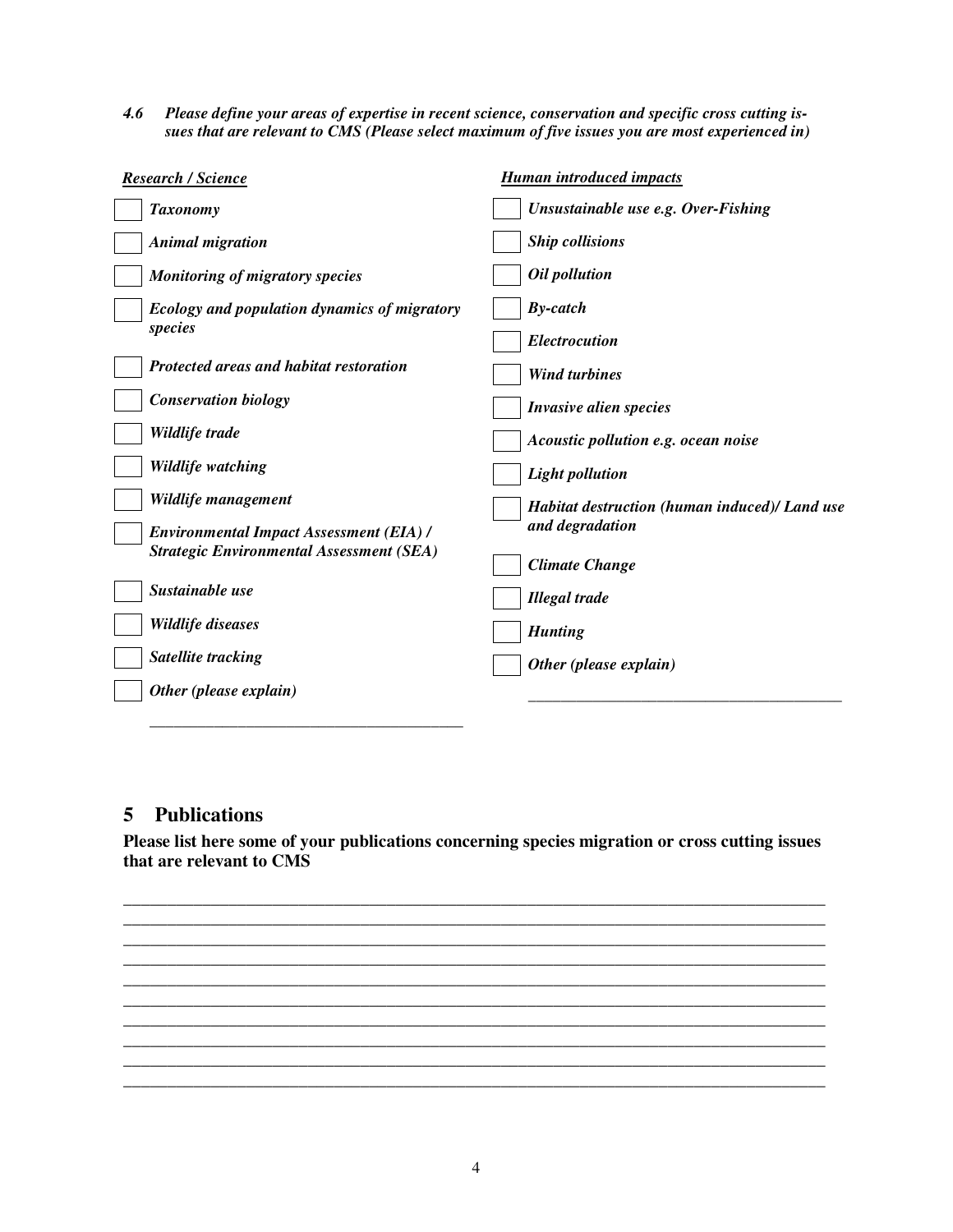# **Annex I**  *Classification of Countries and territories by Regions and sub-regions*  **(Available from: http://unstats.un.org/unsd/methods/m49/m49regin.htm)**

# **Africa**

**Eastern Africa**  Burundi Comoros Diibouti Eritrea Ethiopia Kenya Madagascar Malawi Mauritius Mayotte Mozambique Réunion Rwanda Seychelles Somalia Uganda United Republic of Tanzania Zambia Zimbabwe

#### **Middle Africa**

Angola Cameroon Central African Republic Chad Congo Democratic Republic of the Congo Equatorial Guinea Gabon Sao Tome and Principe

#### **Northern Africa**

Algeria Egypt Libyan Arab Jamahiriya Morocco Sudan Tunisia Western Sahara

# **Southern Africa**

Botswana Lesotho Namibia South Africa Swaziland

**Western Africa**  Benin Burkina Faso Cape Verde Côte d'Ivoire Gambia

Ghana Guinea Guinea-Bissau Liberia Mali Mauritania Niger Nigeria Saint Helena Senegal Sierra Leone Togo

# **Americas**

# **Carribean**

Anguilla Antigua and Barbuda Aruba Bahamas Barbados British Virgin Islands Cayman Islands Cuba Dominica Dominican Republic Grenada Guadeloupe Haiti Jamaica **Martinique** Montserrat Netherlands Antilles Puerto Rico Saint-Barthélemy Saint Kitts and Nevis Saint Lucia Saint Martin (French Part) Saint Vincent and the Grenadines Trinidad and Tobago Turks and Caicos Islands United States Virgin Islands

# **Central America**

Belize Costa Rica El Salvador Guatemala Honduras Mexico Nicaragua Panama

#### **South America**  Argentina Bolivia

Brazil Chile Colombia Ecuador Falkland Islands (Malvinas) French Guiana Guyana Paraguay Peru Suriname Uruguay Venezuela

#### **Northern America**  Bermuda Canada Greenland Saint Pierre and Miquelon United States

# **Asia**

**Central Asia**  Kazakhstan Kyrgyzstan Tajikistan Turkmenistan Uzbekistan

#### **Eastern Asia** China Hong Kong Special Administrative Region of China Macao Special Administrative Region of China Democratic People's Republic of Korea Japan Mongolia Republic of Korea

#### **Southern Asia**  Afghanistan Bangladesh Bhutan India Iran (Islamic Republic of) Maldives Nepal Pakistan Sri Lanka

**South-Eastern Asia**  Brunei Darussalam Cambodia Indonesia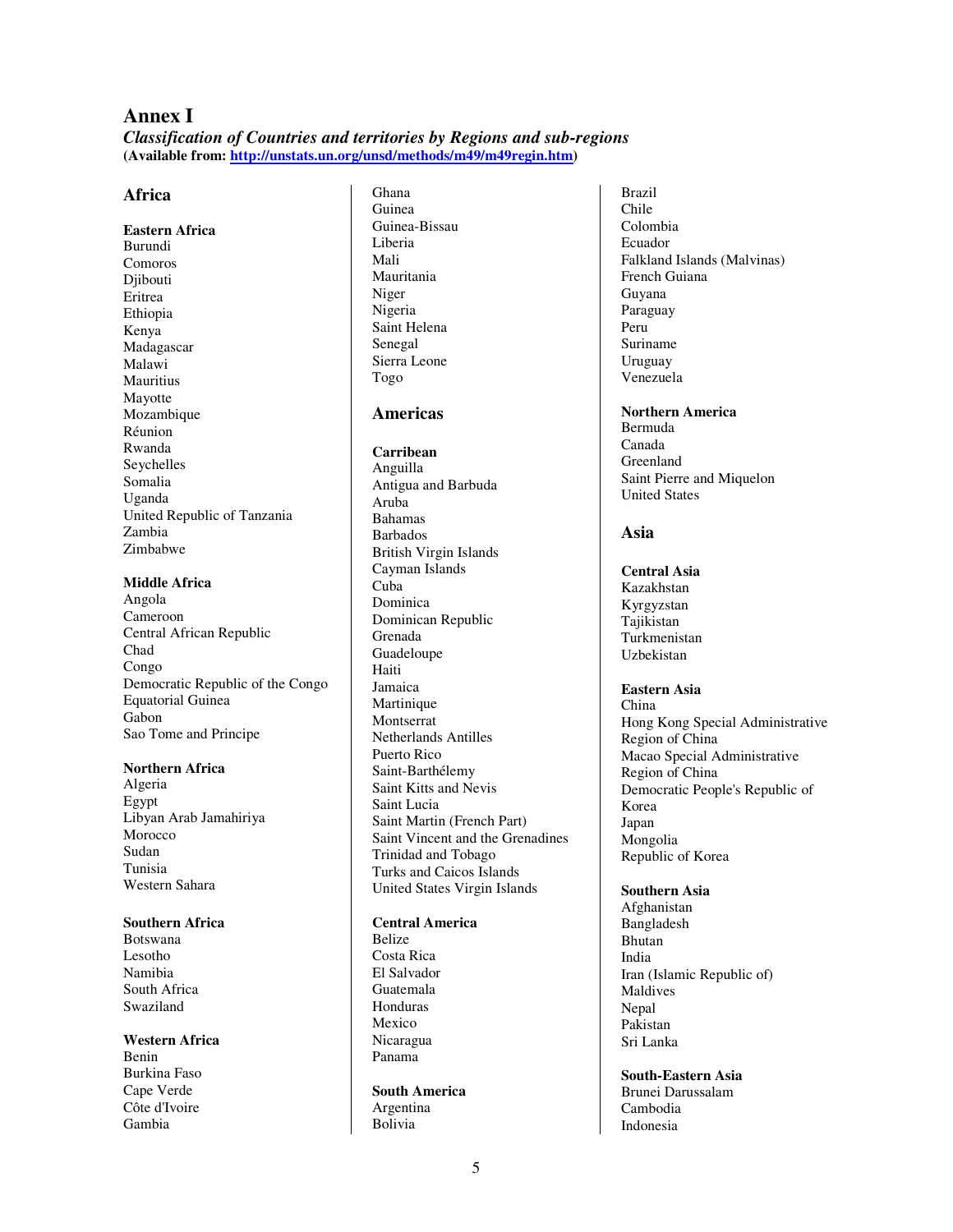Lao People's Democratic Republic Malaysia Myanmar Philippines Singapore Thailand Timor Leste Viet Nam

#### **Western Asia**

Armenia Azerbaijan Bahrain Cyprus Georgia Iraq Israel Jordan Kuwait Lebanon Ocuupied Palestinian Territories Oman **O**atar Saudi Arabia Syrian Arab Republic **Turkey** United Arab Emirates Yemen

# **Europe**

# **Eastern Europe**

Belarus Bulgaria Czech Republic Hungary Poland Republic of Moldova Romania Russian Federation Slovakia Ukraine

### **Northern Europe**

Åland Islands Channel Islands Denmark Estonia Faroe Islands Finland Guernsey Iceland Ireland Isle of Man Jersey Latvia Lithuania Norway Svalbard and Jan Mayen Islands Sweden

### United Kingdom

#### **Southern Europe**

Albania Andorra Bosnia and Herzegovina Croatia Gibraltar Greece Holy See (Vatican City) Italy Malta Montenegro Portugal San Marino Serbia Slovenia Spain The former Yugoslav Republic of Macedonia

#### **Western Europe**

Austria Belgium France Germany Liechtenstein Luxembourg Monaco **Netherlands** Switzerland

# **Oceania**

# **Australia and New Zealand**  Australia New Zealand Norfolk Island

### **Melanesia**

Fiji New Caledonia Papua New Guinea Solomon Islands Vanuatu

#### **Micronesia**

Guam Kiribati Marshall Islands Micronesia (Federated States of) Nauru Northern Mariana Islands Palau

#### **Polynesia**

American Samoa Cook Islands French Polynesia Niue Pitcairn

Samoa Tokelau Tonga Tuvalu Wallis and Futuna Islands

# **Other Areas<sup>5</sup>**

Antarctica Bouvet Island British Indian Ocean Territory French Southern Territories Heard Island and McDonald Islands South Georgia and the South Sandwich Islands United States Minor Outlying Islands

 5 These countries and territories are not classified by region by the UN Statistics Division but are coded according to ISO 3166 "International Standard for country codes".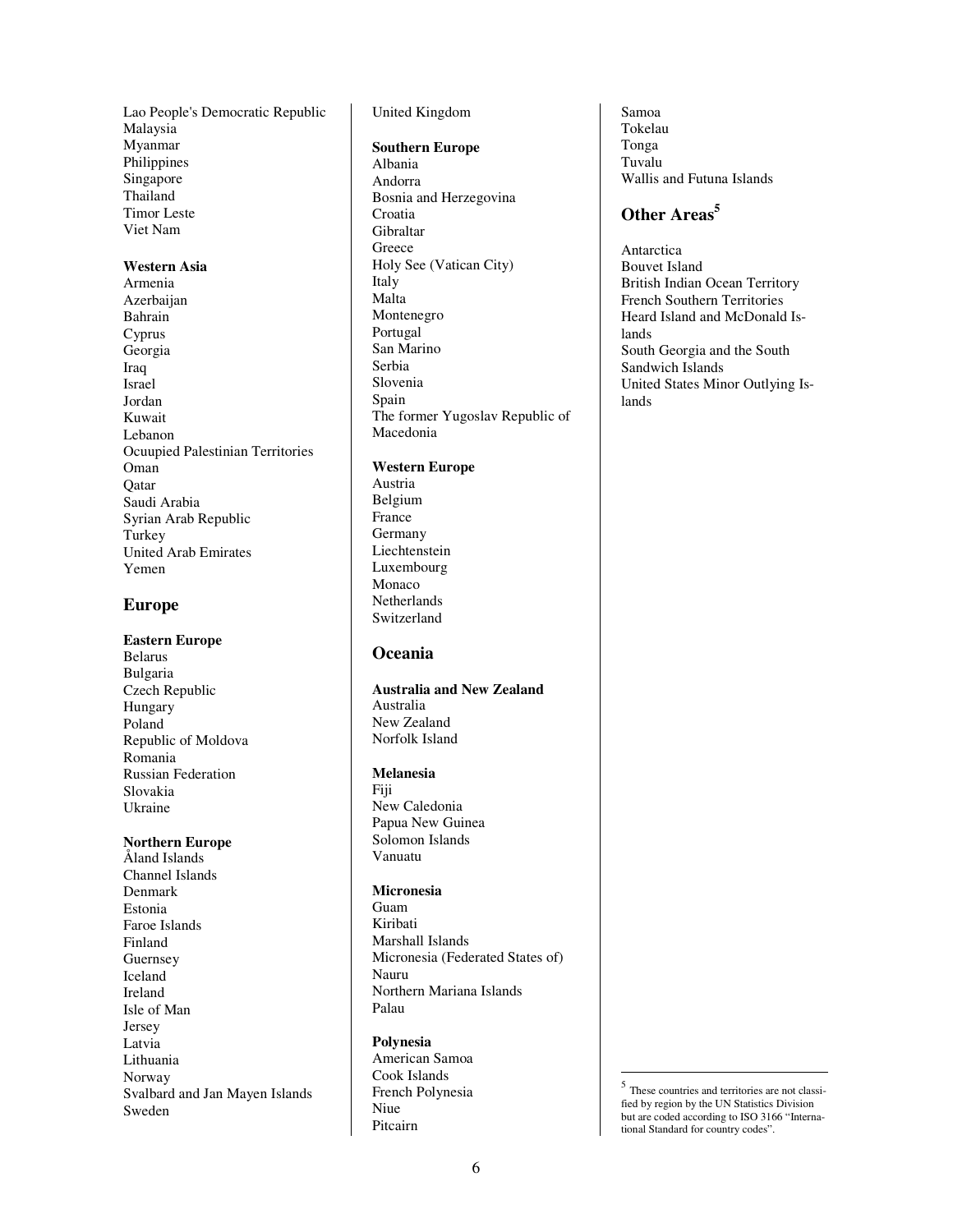# **Annex II**

### *Habitats Classification Scheme*

**(Available from: http://www.iucnredlist.org/static/major\_habitats)**

### *1. Forest*

- *1.1. Boreal*
- *1.2. Subarctic*
- *1.3. Subantarctic*
- *1.4. Temperate*
- *1.5. Subtropical/Tropical Dry*
- *1.6. Subtropical/Tropical Moist Lowland*
- *1.7. Subtropical/Tropical Mangrove Above*

*High Tide Level* 

- *1.8. Subtropical/Tropical Swamp*
- *1.9. Subtropical/Tropical Moist Montane*

### *2. Savanna*

- *2.1. Dry Savanna*
- *2.2. Moist Savana*

# *3. Shrubland*

- *3.1. Subarctic*
- *3.2. Subantarctic*
- *3.3. Boreal*
- *3.4. Temperate*
- *3.5. Subtropical/Tropical Dry*
- *3.6. Subtropical/Tropical Moist*
- *3.7. Subtropical/Tropical High Altitude*
- *3.8. Mediterranean-type Shrubby Vegetation*

# *4. Grassland*

- *4.1. Tundra*
- *4.2. Subarctic*
- *4.3. Subantarctic*
- *4.4. Temperate*
- *4.5. Subtropical/Tropical Dry Lowland*
- *4.6. Subtropical/Tropical Seasonally Wet/Flooded Lowland*
- *4.7. Subtropical/Tropical High Altitude*

# *5. Wetlands (inland)*

*5.1. Permanent Rivers/Streams/Creeks [includes waterfalls]* 

- *5.2. Seasonal/Intermittent/Irregular Riv Ers/ Streams /Creeks*
- *5.3. Shrub Dominated Wetlands*
- *5.4. Bogs, Marshes, Swamps, Fens, Peat lands*
- *5.5. Permanent Freshwater Lakes [over 8 ha]*
- *5.6. Seasonal/Intermittent Freshwater Lakes [over 8 ha]*
- *5.7. Permanent Freshwater Marshes/Pools [under 8ha]*
- *5.8. Seasonal/Intermittent Freshwater Marshes/Pools [under 8 ha]*
- *5.9. Freshwater Springs and Oases*
- *5.10. Tundra Wetlands [includes pools and temporary waters from snowmelt]*
- *5.11. Alpine Wetlands [includes temporary waters from snowmelt]*
- *5.12. Geothermal Wetlands*
- *5.13. Permanent Inland Deltas*
- *5.14. Permanent Saline, Brackish or Alkaline Lakes*
- *5.15. Seasonal/Intermittent Saline, Brackish or Alka line Lakes and Flats*
- *5.16. Permanent Saline, Brackish or Alkaline Marshes/ Pools*
- *5.17. Seasonal/Intermittent Saline, Brackish or Alka line Marshes/ Pools*
- *5.18. Karst and Other Subterranean Hydrological Sys tems [inland]*

### *6. Rocky Areas [e.g. inland cliffs, mountain peaks]*

- *7. Caves and Subterranean Habitats (non-aquatic)*
- *7.1. Caves*
- *7.2. Other Subterranean Habitats*

# *8. Desert*

- *8.1. Hot*
- *8.2. Temperate*
- *8.3. Cold*

# *9 Marine Neritic (Submergent Nearshore Continental Shelf or Oceanic Island)*

- *9.1 Pelagic*
- *9.2 Subtidal Rock and Rocky Reefs*
- *9.3 Subtidal Loose Rock/Pebble/Gravel*
- *9.4 Subtidal Sandy*
- *9.5 Subtidal Sandy-Mud*
- *9.6 Subtidal Muddy*
- *9.7 Macroalgal/Kelp*
- *9.8 Coral Reef* 
	- *9.8.1 Outer Reef Channel*
	- *9.8.2 Back Slope*
	- *9.8.3 Foreslope (Outer Reef Slope)*
	- *9.8.4 Lagoon*
	- *9.8.5 Inter-Reef Soft Substrate*
	- *9.8.6 Inter-Reef Rubble Substrate*
- *9.9 Seagrass (Submerged)*
- *9.10 Estuaries*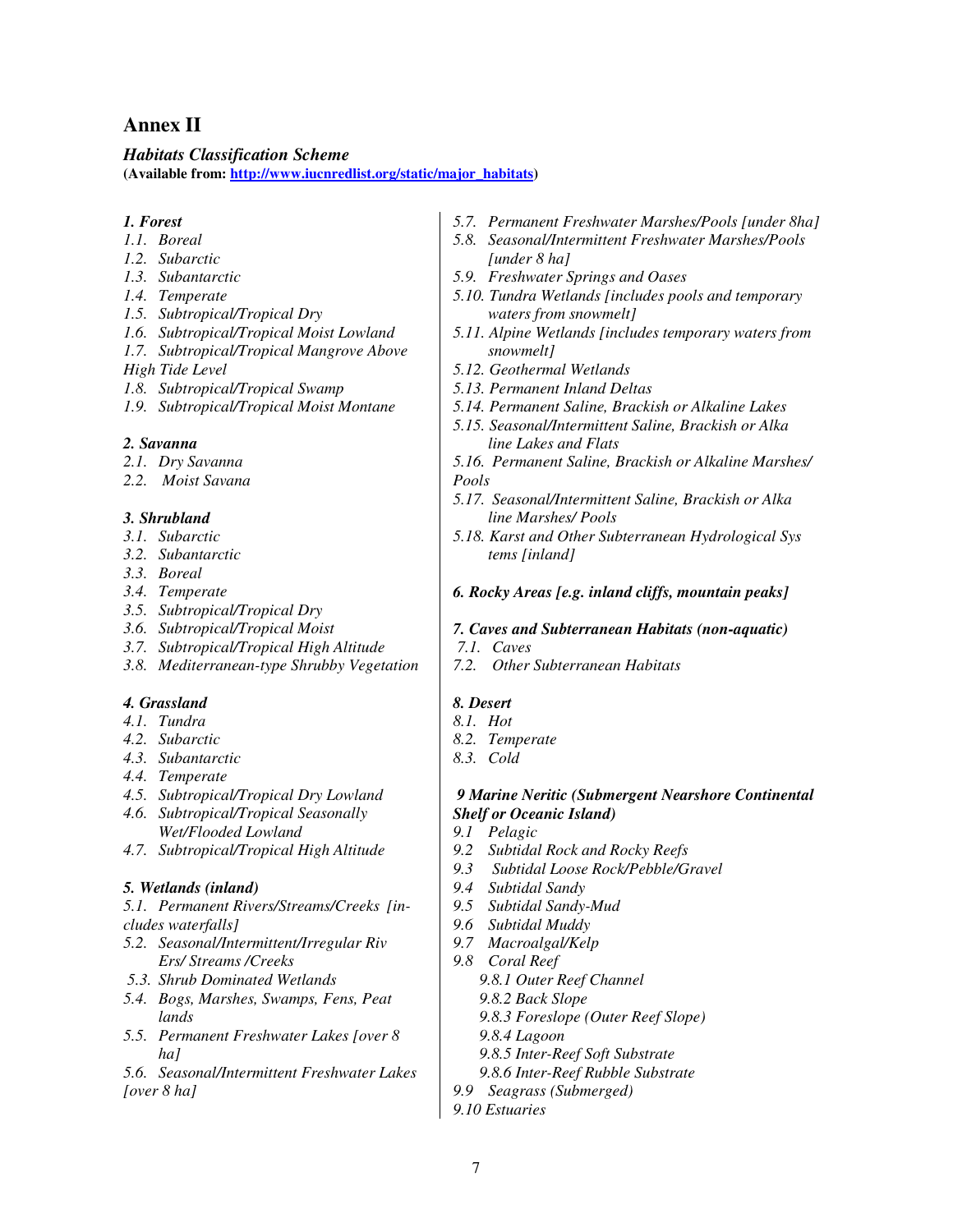### *10 Marine Oceanic*

*10.1 Epipelagic (0-200 m) 10.2 Mesopelagic (200-1,000 m) 10.3 Bathypelagic (1,000-4,000 m) 10.4 Abyssopelagic (4,000-6,000 m)* 

# *11 Marine Deep Benthic*

*11.1 Continental Slope/Bathyl Zone (200- 4,000 m) 11.1.1 Hard Substrate 11.1.2 Soft Substrate 11.2 Abyssal Plain (4,000-6,000 m) 11.3 Abyssal Mountain/Hills (4,000-6,000 m) 11.4 Hadal/Deep Sea Trench (>6,000 m) 11.5 Seamount 11.6 Deep Sea Vents (Rifts/Seeps)* 

# *12 Marine Intertidal*

*12.1 Rocky Shoreline 12.2 Sandy Shoreline and/or Beaches, Sand Bars, Spits, Etc. 12.3 Shingle and/or Pebble Shoreline and/or Beaches 12.4 Mud Flats and Salt Flats 12.5 Salt Marshes (Emergent Grasses) 12.6 Tidepools 12.7 Mangrove Submerged Roots* 

# *13 Marine Coastal/Supratidal*

*13.1 Sea Cliffs and Rocky Offshore Islands 13.2 Coastal Caves/Karst 13.3 Coastal Sand Dunes 13.4 Coastal Brackish/Saline Lagoons/Marine Lakes 13.5 Coastal Freshwater Lakes* 

# *14. Artificial - Terrestrial*

*14.1. Arable Land 14.2. Pastureland 14.3. Plantations 14.4. Rural Gardens 14.5. Urban Areas 14.6. Subtropical/Tropical Heavily Degraded Former Forest* 

# **15. Artificial - Aquatic**

- *15.1. Water Storage Areas (over 8 ha)*
- *15.2. Ponds (below 8 ha)*
- *15.3. Aquaculture Ponds*
- *15.4 Salt Exploitation Sites*
- *15.4 Excavations (open)*
- *15.6 Wastewater Treatment Areas*
- *15.7 Irrigated Land [includes irrigation channels]*
- *15.8 Seasonally Flooded Agricultural Land*
- *15.9. Canals and Drainage Channels, Ditches*
- *15.10. Karst and Other Subterranean Hydrological Sys-*
- *tems [human-made]*
- *15.11 Marine Anthropogenic Structures*
- *15.12 Mariculture Cages*
- *15.13 Mari/Brackish-culture Ponds*

# *16. Introduced Vegetation*

# *17. Other*

# *18. Unknown*